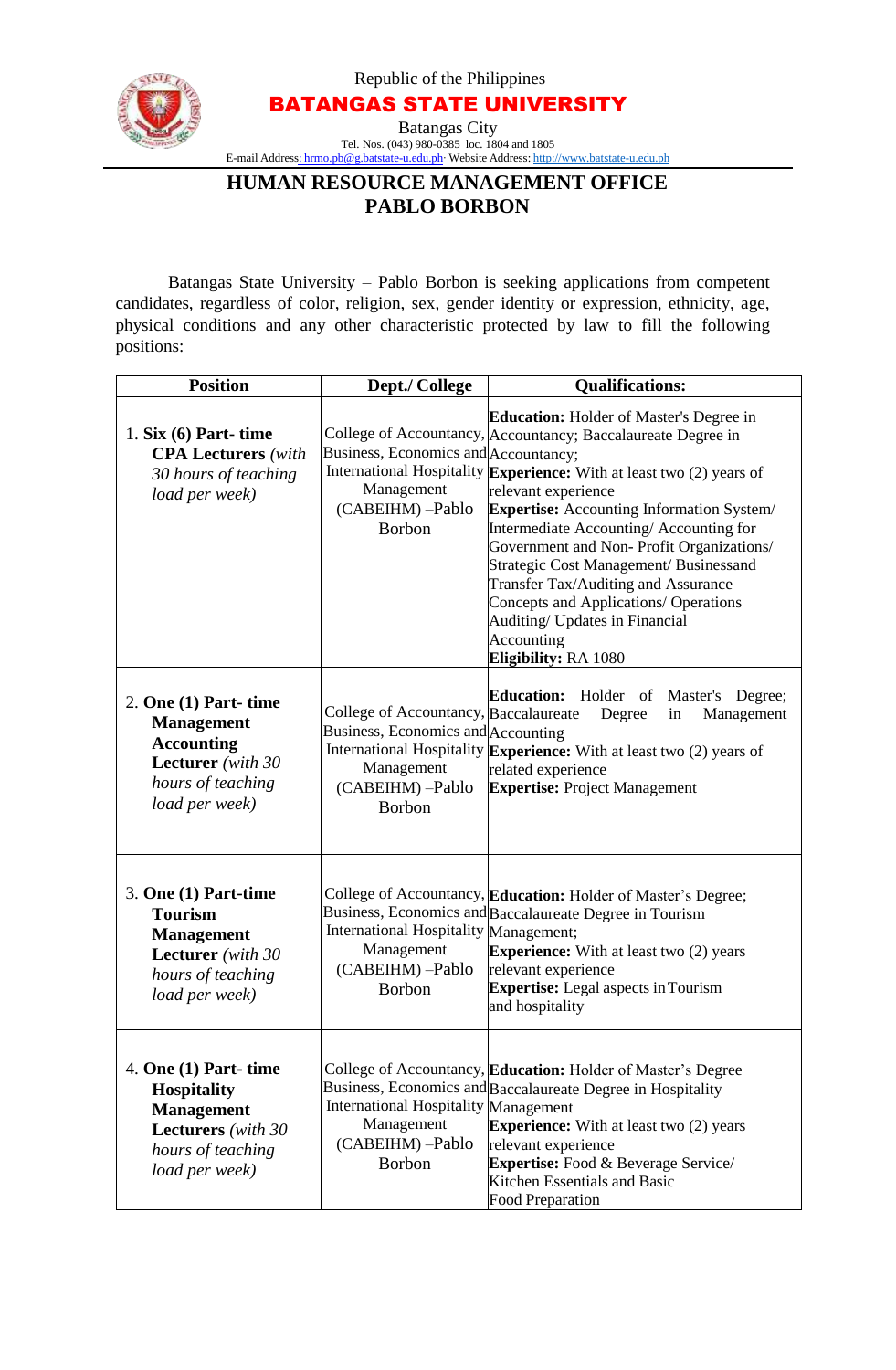| 5. Three (3) Part-<br>time BPO<br><b>Lecturers</b> (with<br>30 hours of<br>teaching load<br>per week)                                                                               | Management<br>(CABEIHM) -Pablo<br>Borbon                                                                                                  | College of Accountancy, Education: Holder of relevant Master's<br>Business, Economics and Degree; Baccalaureate Degree in Business<br>International Hospitality Administration with units in BPO;<br><b>Experience:</b> With at least two (2) years<br>relevant experience<br><b>Expertise:</b> Service Culture/ Fundamentals of<br><b>Business ProcessOutsourcing</b> |
|-------------------------------------------------------------------------------------------------------------------------------------------------------------------------------------|-------------------------------------------------------------------------------------------------------------------------------------------|------------------------------------------------------------------------------------------------------------------------------------------------------------------------------------------------------------------------------------------------------------------------------------------------------------------------------------------------------------------------|
| $6.$ One $(1)$ Part-time<br><b>Business</b><br>Administration-<br><b>Business Economics</b><br><b>Lecturers</b> (with 30<br>hours of teaching<br>load per week)                     | <b>International Hospitality Business Economics;</b><br>Management<br>(CABEIHM)-Pablo<br><b>Borbon</b>                                    | <b>Education:</b> Holder of Master's Degree in<br>College of Accountancy, Business Administration; Baccalaureate<br>Business, Economics and Degree in Business Administration major<br><b>Experience:</b> With at least two (2) years<br>relevant experience<br>Expertise: History of EconomicThought/<br><b>Labor Economics</b>                                       |
| 7. One (1) Part-time<br><b>Business</b><br><b>Administration -</b><br><b>Human Resource</b><br><b>Management</b><br><b>Lecturers</b> (with 30<br>hours of teaching<br>load per week | College of Accountancy,<br><b>Business, Economics and</b><br><b>International Hospitality</b><br>Management<br>(CABEIHM) -Pablo<br>Borbon | <b>Education:</b> Holder of relevant Master's<br>Degree; Baccalaureate Degree in Business<br>Administration major in Human Resource<br>Management;<br><b>Experience:</b> With at least two (2) years<br>relevant experience<br><b>Expertise:</b> Good Governance and Social<br>Responsibility/Administrative and Office<br>Management                                  |
| 8. One (1) Part-time<br><b>Entrepreneurship</b><br>or any Business<br><b>Administration</b><br>(Management)<br><b>Lecturer</b> (with 30<br>hours of teaching<br>load per week)      | Management<br>(CABEIHM) -Pablo<br><b>Borbon</b>                                                                                           | College of Accountancy, Education: Holder of relevant Master's<br>Business, Economics and Degree; Baccalaureate Degree in<br>International Hospitality Entrepreneurship or any Business<br>Administration and Management related<br>course<br><b>Experience:</b> With at least two (2) years<br>relevant experience<br><b>Expertise:</b> Entrepreneurial Management    |
| 9. One (1) Part-<br>time Foreign<br><b>Lecturer</b> (with<br>30 hours of<br>teaching load<br>per week)                                                                              | College of Accountancy,<br>Business, Economics and<br><b>International Hospitality</b><br>Management<br>(CABEIHM) -Pablo<br><b>Borbon</b> | Holder of relevant<br><b>Education:</b><br>Master's<br>Degree; Graduate of any related/ relevant<br><b>Bachelor's Degree</b><br><b>Experience:</b> With at least two (2) years<br>relevant experience<br><b>Expertise:</b> Foreign Language-Japanese<br>Eligibility: RA 1080                                                                                           |
| 10. One (1) Part-<br>time<br><b>Biochemistry</b><br><b>Lecturer</b> (with<br>30 hours of<br>teaching load<br>per week)                                                              | College of Medicine<br>(COM) -Pablo<br><b>Borbon</b>                                                                                      | <b>Education:</b><br>Holder of relevant<br>Master's<br>Degree; Graduate of any related/ relevant<br><b>Bachelor's Degree</b><br><b>Experience:</b> With at least two (2) years<br>relevant experience<br>Eligibility: RA 1080                                                                                                                                          |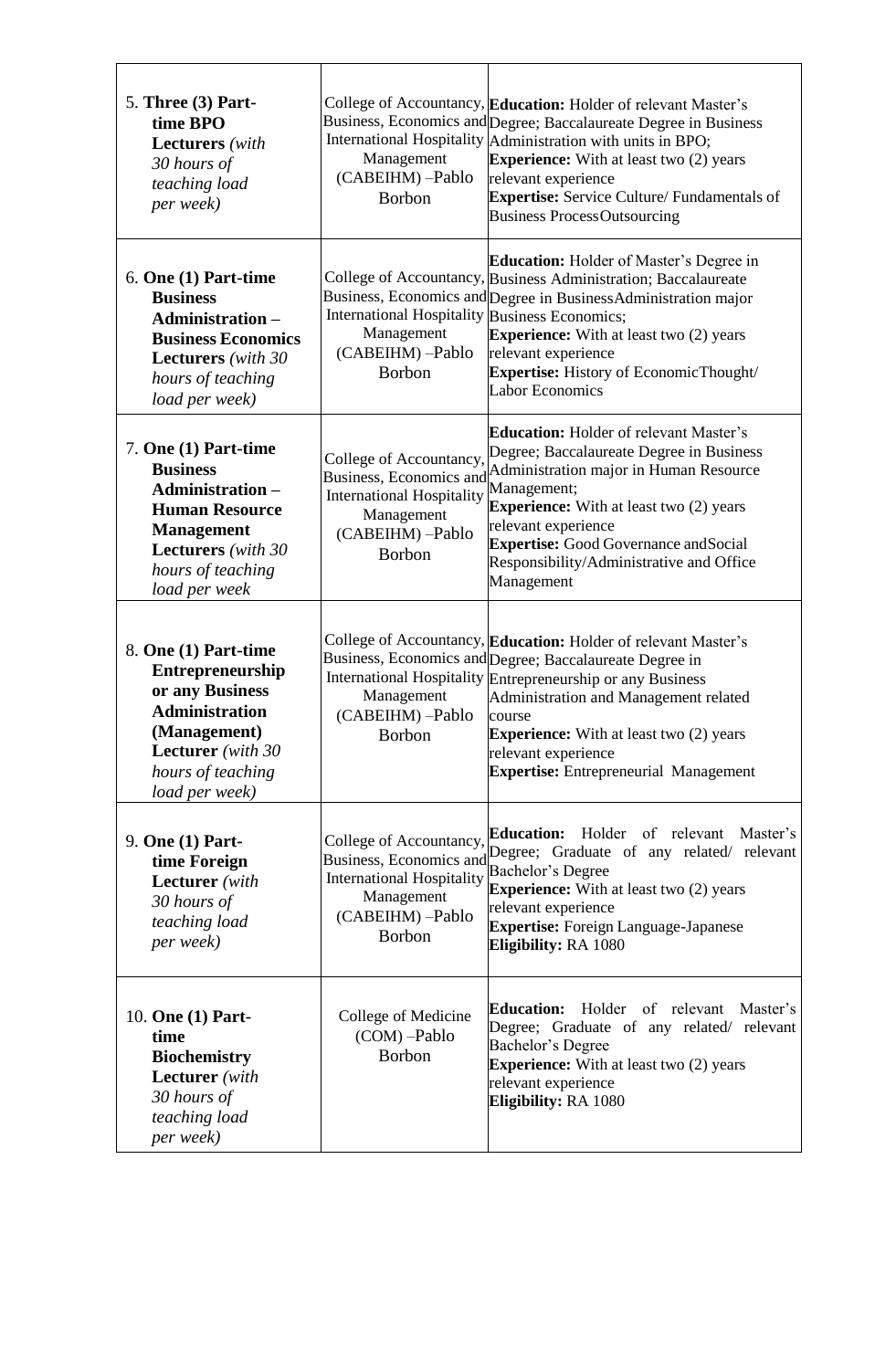| 11. Three $(3)$ Part-time<br><b>Nursing Lecturers</b><br>(with 30 hours of<br>teaching load per<br>week)             | College of Nursing<br>and Allied Health<br>Sciences (CONAHS)<br>- Pablo Borbon | <b>Education:</b> Holder of Master's Degree in<br>Nursing or at least with earned units;<br>Baccalaureate Degree in Nursing<br><b>Experience:</b> With at least two (2) years<br>relevant experience<br><b>Expertise:</b> Medical Surgical Nursing<br>Eligibility: RA 1080                                    |
|----------------------------------------------------------------------------------------------------------------------|--------------------------------------------------------------------------------|---------------------------------------------------------------------------------------------------------------------------------------------------------------------------------------------------------------------------------------------------------------------------------------------------------------|
| 12. Three (3) Part- time<br><b>Chemistry Lecturers</b><br>(with30 hours of<br>teaching load per<br>week)             | College of Arts and<br>Sciences $(CAS)$ –<br>Pablo Borbon                      | Education: Preferably a Holder of Master's<br>Degree in Chemistry or with Master's units;<br>Baccalaureate Degree in Chemistry<br><b>Experience:</b> At least with one (1) year<br>teaching experience in the tertiary level<br><b>Expertise:</b> Chemistry and Forensic<br>Chemistry<br>Eligibility: RA 1080 |
| 13. One (1) Part- time<br><b>Physics Lecturer</b><br>(with30 hours of<br>teaching load per<br>week)                  | College of Arts and<br>Sciences $(CAS)$ –<br>Pablo Borbon                      | <b>Education:</b> Baccalaureate Degree in<br>Chemical Engineering or Mathematics/<br>Science Teaching major in Chemistry<br><b>Experience:</b> At least with one (1) year<br>teaching experience in the tertiary level<br><b>Expertise: Physics and Chemistry</b><br>Eligibility: RA 1080                     |
| 14. One (1) Part- time<br><b>Psychology Lecturer</b><br>(with30 hours of<br>teaching load per<br>week)               | College of Arts and<br>Sciences $(CAS)$ –<br>Pablo Borbon                      | <b>Education:</b> With units or a Graduate of<br>Master; SDegree in Clinical Psychology;<br>Graduate of BS Psychology<br><b>Experience:</b> At least with one (1) year<br>teaching experience in the tertiary level<br><b>Expertise:</b> Psychology and Clinical<br>Counseling<br>Eligibility: RA 1080        |
| 15. Two (2) Part-<br>time<br><b>Accounting</b><br><b>Lecturer</b> (with<br>30 hours of<br>teaching load<br>per week) | <b>BatStateU</b> Lemery                                                        | <b>Education:</b><br>Holder of relevant Master's<br>Degree; Baccalaureate Degree in Accountancy<br><b>Experience:</b> With at least two (2)-year<br>work experience in related field<br><b>Expertise:</b> Intermediate<br><b>Accounting and Cost</b><br>Accounting<br>Eligibility: RA 1080                    |

 $\overline{\mathsf{T}}$ 

 $\Gamma$ 

 $\overline{\phantom{a}}$ 

## **\*Minimum salary rate is P177.63/ hour (subject to change per evaluation results of submitted credentials/ documents)**

Qualified applicants may send their application requirements listed below at [recruitment.pb@g.batstate-u.edu.ph w](mailto:recruitment.pb@g.batstate-u.edu.ph)ith the subject ATTN: Application of (your full name) for (position you are applying for) in (college/ department you're applying in). **Submission of application is only from January 10, 2021 to January 19, 2021.**